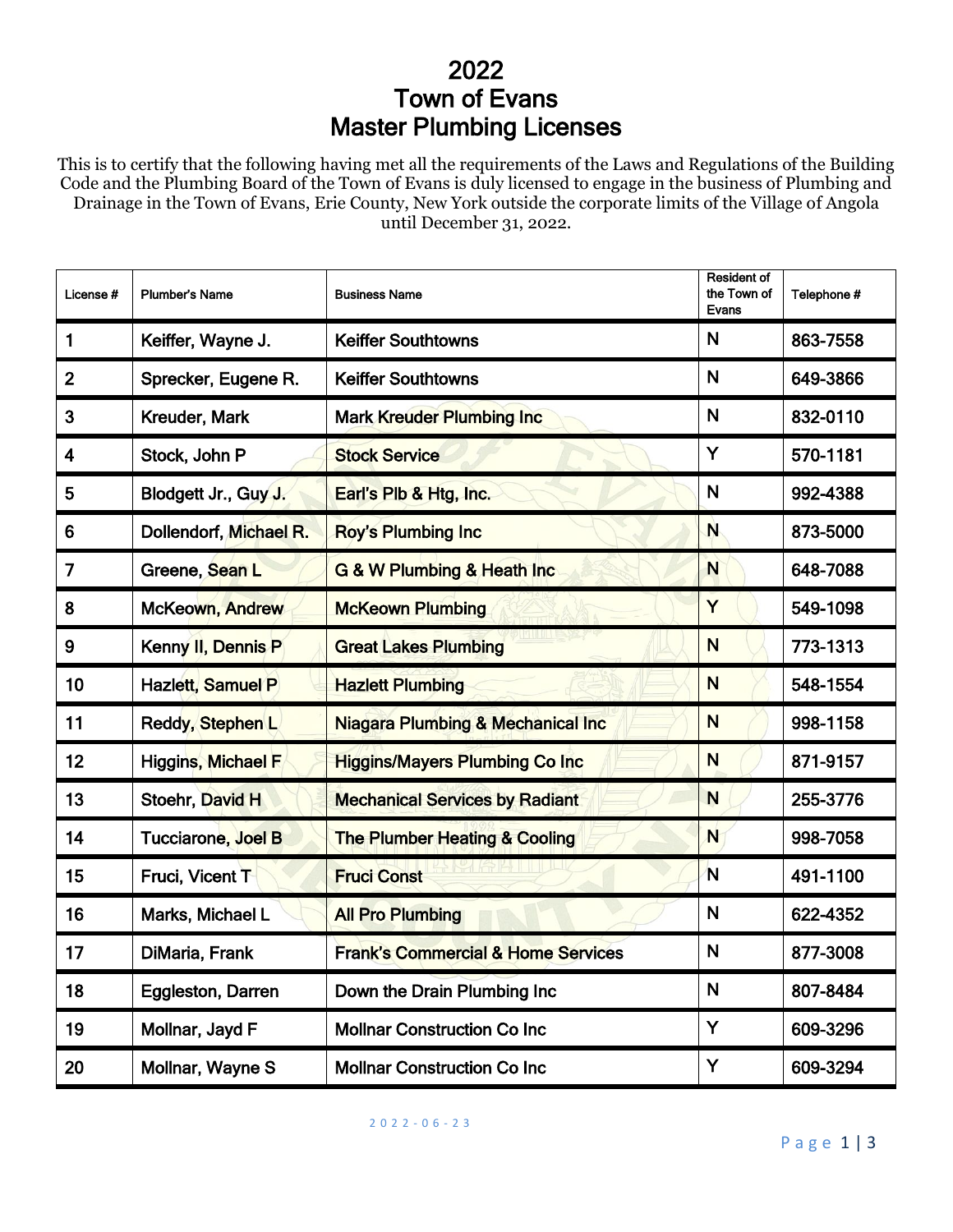## 2022 Town of Evans Master Plumbing Licenses

This is to certify that the following having met all the requirements of the Laws and Regulations of the Building Code and the Plumbing Board of the Town of Evans is duly licensed to engage in the business of Plumbing and Drainage in the Town of Evans, Erie County, New York outside the corporate limits of the Village of Angola until December 31, 2022.

| 21 | Hallick, Luke                 | <b>Modern Plumbing Inc</b>                    | N            | 680-2175 |
|----|-------------------------------|-----------------------------------------------|--------------|----------|
| 22 | Timm, William F               | Timm Heating & Air Conditioning Inc           | Y            | 549-5113 |
| 23 | Marchitte, Joseph A.          | M. K. S. Plumbing Corp                        | N            | 675-5771 |
| 24 | <b>McAllister, Thomas J</b>   | <b>McAllister Plumbing &amp; Heating Inc</b>  | N            | 649-6377 |
| 25 | Peterson, John M.             | John L. Peterson Plumbing & Heating Inc       | N            | 863-5821 |
| 26 | Whipple, Scott W.             | <b>Whipple Plumbing</b>                       | N            | 673-5500 |
| 27 | Gimbrone, Justin D.           | <b>J &amp; M Excavation</b>                   | $\mathsf{N}$ | 936-2192 |
| 28 | Kennedy, John J.              | <b>American Plumbing Master Plumber, Inc.</b> | Y            | 822-7711 |
| 29 | <b>Hoelscher, Eric</b>        | <b>Waring Plumbing &amp; Heating, Inc.</b>    | N            | 208-1515 |
| 30 | Waring, Jerad M.              | <b>Waring Plumbing &amp; Heating, Inc.</b>    | N            | 868-7986 |
| 31 | Waring, Mark J.               | <b>Waring Plumbing &amp; Heating, Inc.</b>    | N            | 867-1573 |
| 32 | Waring, Sean P.               | <b>Waring Plumbing &amp; Heating, Inc.</b>    | N            | 989-9630 |
| 33 | <b>Christiano, Anthony M.</b> | <b>Hertel Plumbing</b>                        | N            | 875-3900 |
| 34 | Singleton, Jon W.             | <b>Combat Plumbing</b>                        | Y            | 796-4901 |
| 35 | <b>Violanti, Alexander</b>    | <b>Vio Plumbing &amp; Mechanical LLC</b>      | N            |          |
| 36 | <b>Michael K. Jones</b>       | <b>Rosecroft Mechanical &amp; Plumbing</b>    | N            | 846-3841 |
| 37 | Dudek, Robert R.              | <b>B &amp; R Plumbing, Heating, A/C</b>       | N            | 863-0467 |
| 38 | Greene, Daniel                | <b>WNY Plumbing</b>                           | N            | 683-5455 |
| 39 | <b>Trost, Carl</b>            | <b>WNY Plumbing</b>                           | N            | 683-5455 |
| 40 | Egner, Mark A.                | Mae One Inc                                   | N            | 863-6168 |
| 41 | Thompson, Adam K              | <b>Professional Plumbing Services</b>         | N            | 997-8524 |
| 42 | Russo, Todd M.                | Russo & Murray Plmb LLC                       | N            | 694-8524 |